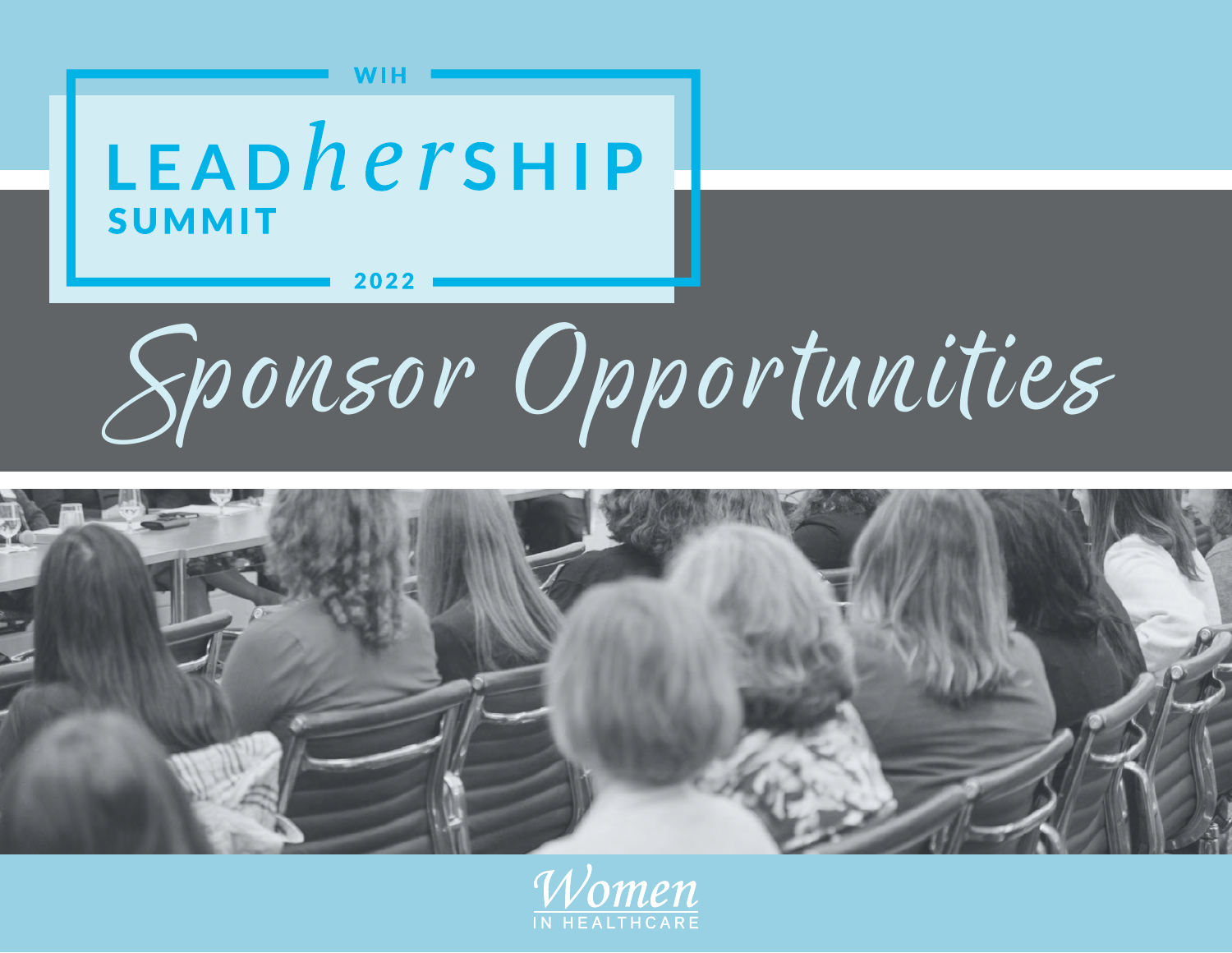**WIH** 

# Why Sponsor the WIH LeadHERship Summit?

The 6th Annual LeadHERship Summit is bigger than ever! Hosted by the national organization, chapters from across the US and Canada come together for this full day of networking, education, growth and mentorship. The Summit features women from the healthcare industry who have excelled in their careers. Thought-provoking panel discussions and break out sessions allow the audience to look within themselves to be the change that promotes women in leadership, and challenges the individual to eliminate boundaries put on their professional growth.

Women in Healthcare reaches over 8,000 women in the healthcare industry, and the LeadHERship Summit attracts hundreds of women from across the US and Canada. With over 90+ organizations represented, the Summit brings together perspectives from all companies and systems in healthcare. An attendee mix of women – 63% being Director level and above – who are leaders in their field, key decision makers and influencers - women with significant influence or decision-making power that look to WIH for:

# **// Mentorship // Education // Networking // Community // Self //**

Women in Healthcare is the only membership organization that encompasses women from the entire continuum of healthcare and is dedicated to the advancement of the individual and the industry.

LeadHERship Sponsors not only gain organization recognition, expand their network, and engage with top level executives, but also gain the opportunity of professional development and education.

## **By partnering with Women in Healthcare your organization will:**

- » Be **recognized** as an industry partner for gender advancement
- » Develop strong **relationships** with leading healthcare industry professionals
- » Grow the individuals in your own organization through their participation and improve business **results**.

#### SECURE YOUR SPONSORSHIP TODAY!

**Please contact: [summit@womeninhealthcare.org](mailto:summit%40womeninhealthcare.org?subject=)** or register for your sponsorship at the LeadHERship website: <u>[leadhershipsummit.womeninhealthcare.org/sponsor-levels](http://www.leadhershipsummit.womeninhealthcare.org/sponsor-levels)</u>

## **About the Round Tables:**

Day one of the LeadHERship Summit is a series of moderated round tables around organizational barriers that impede the advancement of women in healthcare.

Women in Healthcare brings together our National Board, Advisory Board, Industry Council, and healthcare executives from around the country and Canada to brainstorm tactics for breaking down these barriers.

Round Tables are 50-60 of the most forward thinking minds, coming together to make organizational change.

**\*NOTE: This event is invite-only, and tickets are not available for purchase except through sponsorship.**

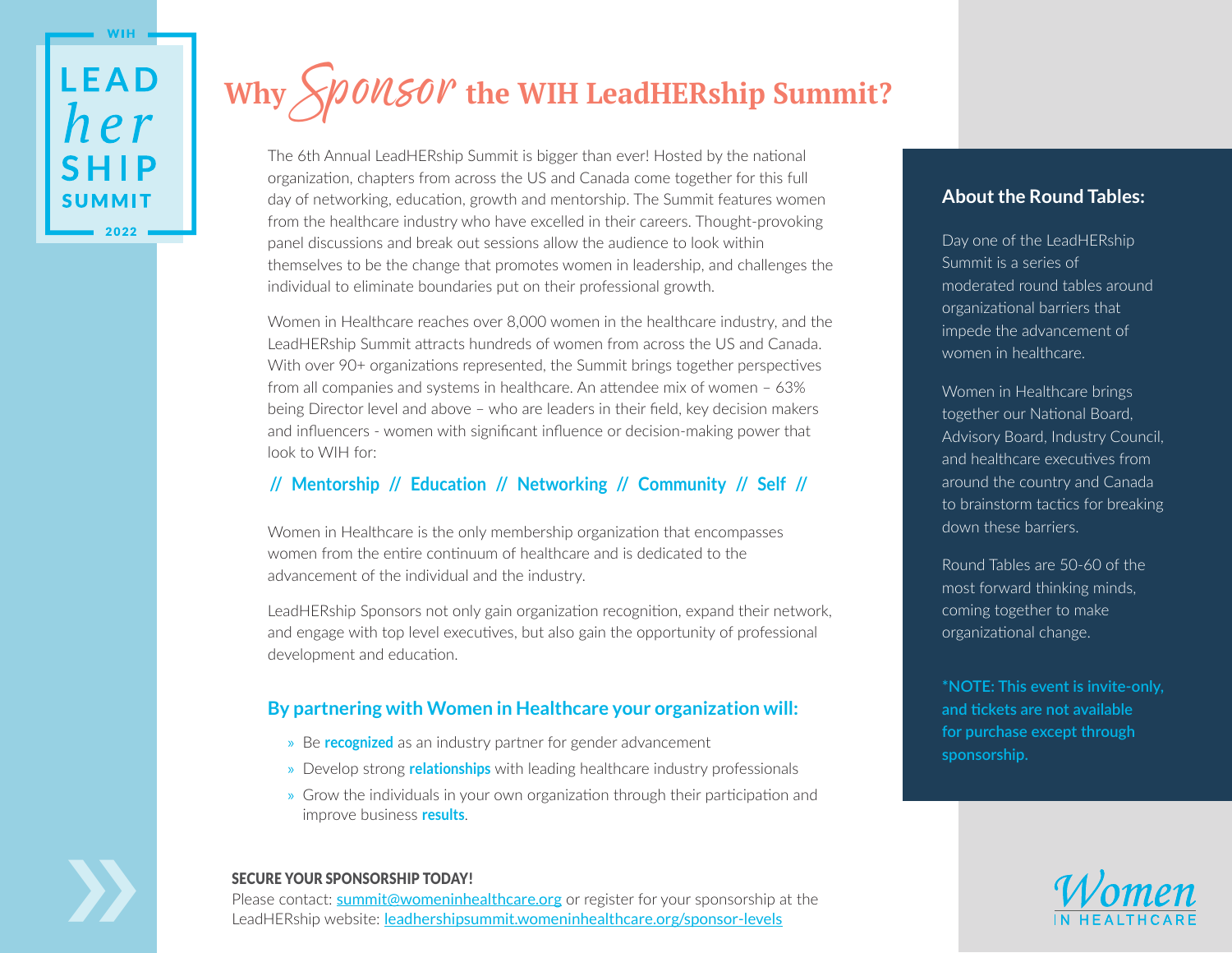

# Why Sponsor the WIH LeadHERship Summit?





#### SECURE YOUR SPONSORSHIP TODAY!

**Please contact: [summit@womeninhealthcare.org](mailto:summit%40womeninhealthcare.org?subject=)** or register for your sponsorship at the LeadHERship website: <u>[leadhershipsummit.womeninhealthcare.org/sponsor-levels](http://www.leadhershipsummit.womeninhealthcare.org/sponsor-levels)</u>